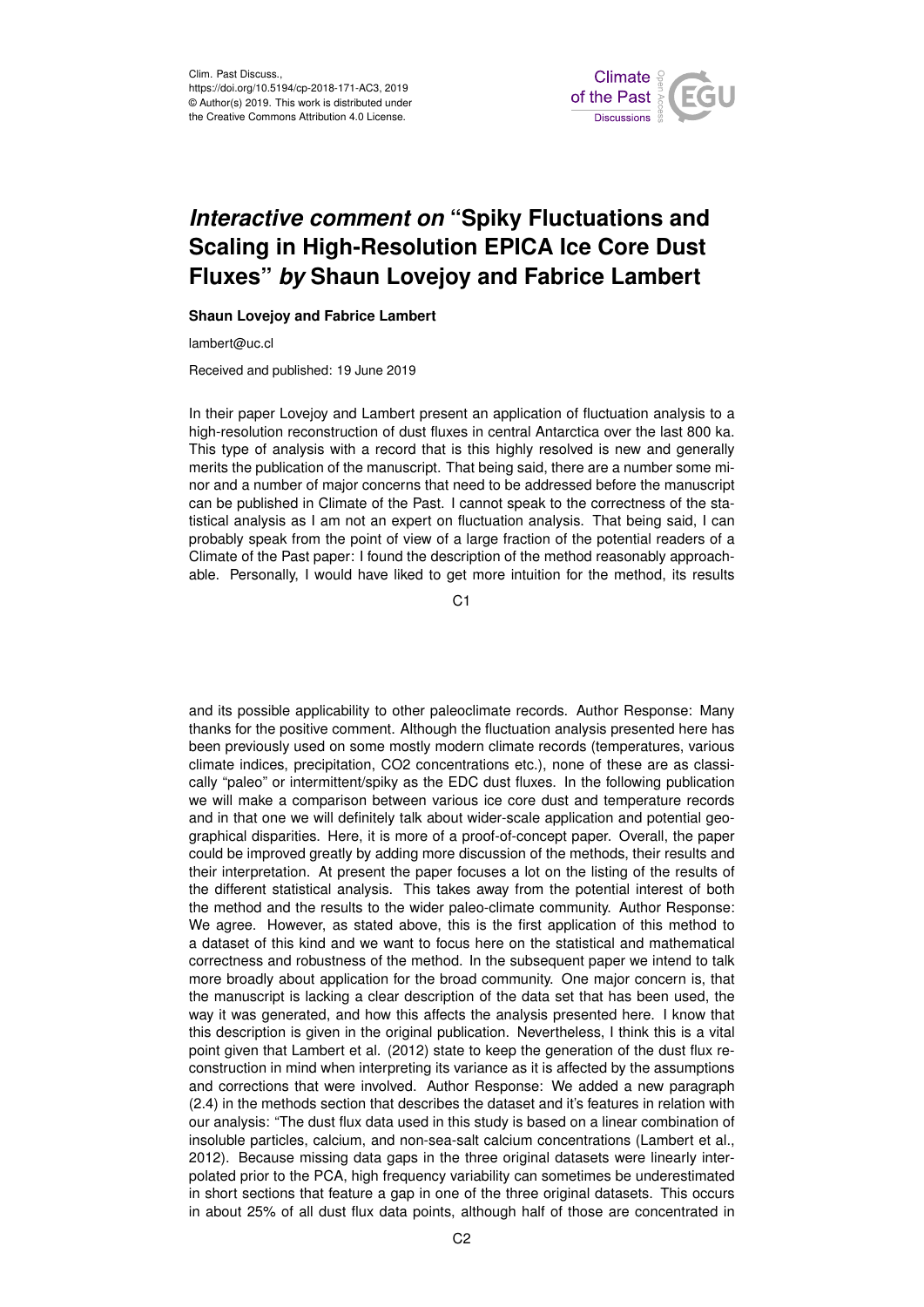the first 760 m of the core (0-43 kaBP), when an older less reliable dust measuring device was used. Below 760m these occurrences are evenly distributed and do not affect our analysis. Due to the sometimes slightly underestimated variability, the analysis shown here is a conservative estimate." One other major concern that I have is, that the interpretation of the, I think interesting, results unfortunately seems to be ad-hoc and not very thoroughly argued. From my reading of the previously rejected version of this paper and its reviews this point has only been improved marginally. To strengthen the manuscript and make it more suitable for Climate of the Past, I hope the authors extent the discussion of the results both in comparison with other studies and in terms of their paleo-climatological interpretation. The discussion and the results sections are completely lacking any information on the uncertainties of the obtained results. The large variability of the results between the different glacial/interglacial cycles indicates to me, that the results might not be very robust. One further observation that I made is that in many Figures the authors omit error or variability indications "for the sake of clarity" which I think is a poor choice. Additionally, the analysis is hinged upon a number of assumptions that are not justified in the text. Specifically, the slopes used for the breakpoint analysis and the range of time scales used for the fluctuation analysis. The influence of these choices on the results needs to be shown and clearly discussed. Author Response: We have added a new paragraph in the conclusion section about uncertainty estimates: "The results presented in this paper are largely empirical characterizations of a relatively less known source of climate data: dust fluxes. Dust flux statistics defy standard models: they require new analysis techniques and better physical models for their explanation. These reasons explain why our results may appear to be rough and approximate. Readers may nevertheless wonder why we did not provide standard uncertainty estimates. But meaningful uncertainties can only be made with respect to a theory and we have become used to theories that are deterministic, whose uncertainty is parametric, and that arises from measurement error. The present case is quite different: our basic theoretical framework is rather a stochastic one, it implicitly involves a stochastic "earth process" that produces an infinite number of statistically

C3

identical planet earths of which we only have access to a single ensemble member. From this single realization, we neglected measurement errors and estimated various exponents that characterized the statistical variability over wide ranges of time scale, realizing that the exponents themselves are statistically variable from one realization to the next. In place of an uncertainty analysis, we therefore quantified the spread of the exponents (which themselves quantify variability). In the absence of a precise stochastic model we cannot do much better."

Specific comments: Abstract: P1 L17: The dataset has only a maximum resolution of 5 years. How can fluctuations on the one-year time scale be resolved. Please rephrase. Author Response: We changed this sentence to "The temporal resolution ranges from annual at the top of the core to 25 years at the bottom ...." P1 L24-27: The logic of this sentence is not clear. Please rephrase. Author Response: Changed to "In other words, our results suggest that glacial maxima, interglacials, and glacial inceptions were characterized by relatively stable atmospheric conditions, but punctuated by frequent and severe droughts, whereas the mid-glacial climate was inherently more unstable." P1 L27f: Why do they suggest this? Author Response: We're putting in plain text what is stated in technical words in the previous sentence. Introduction: P2 L12-15: Please state that you refer to the temperature proxy time series, and also mention that this is a proxy, not a temperature in the strict sense. Author Response: Changed to "Fig. 1 shows this visually for the EPICA Dome C Antarctic ice core temperature proxy (5787 measurements in all);" P2 L23-27: Please consider explaining why the macro weather to climate transition timescale is important. Author Response: We added this: "The macroweather-climate transition scale marks a change of regime where the dominant high frequency processes associated with weather processes and reproduced by GCMs in control runs gives way to a new regime where the variability is dominated by either the responses to external forcings or to new, slow internal sources of variability." Method: P3 L15: ...the spectrum is the Fourier transform... Author Response: corrected P3 L24-26: It is unclear why due to scale invariance, the results from the dust fluxes can be transferred to the temperature proxies if they are affected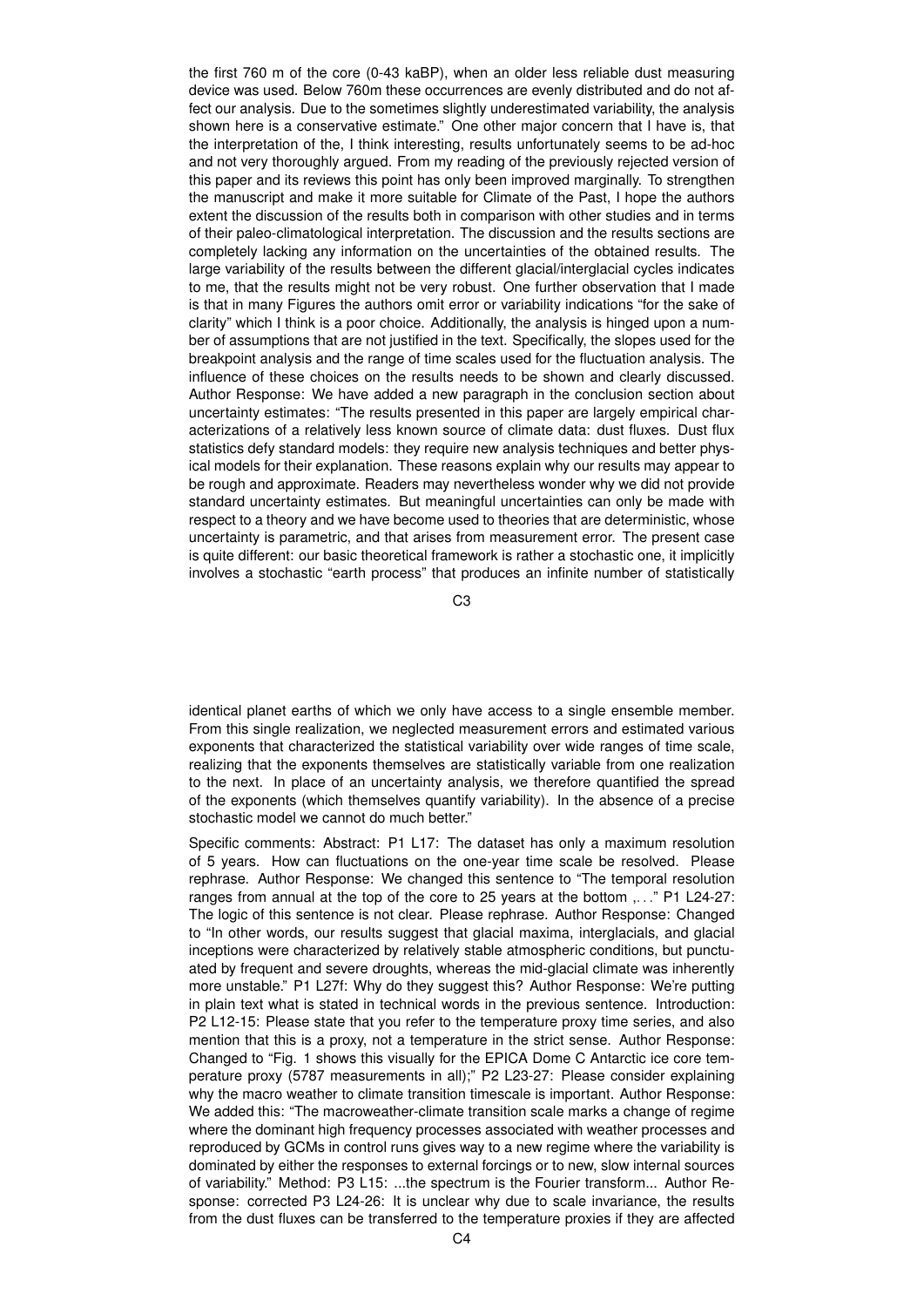by different climatic mechanisms. Author Response: Scale invariance is a symmetry under time dilations. In a dynamical regime in which two different components such as temperature and dust are strongly coupled, each may have different scaling properties, but both should respect the scale symmetry including the transition scale at which the symmetry breaks down. It is only these aspects that can be "transferred". We have changed the text to reflect these ideas. P3 L26: The analysis in the "future publication" should more thoroughly be discussed here, especially as you present results from it, or alternatively only be mentioned in the outlook. In my experience these "future publications" unfortunately often do not manifest themselves. Author Response: The key analyses – the systematic comparison of temperature and dust as a function of time scale - have already been performed but this paper is already long enough. We prefer to discuss them in a separate paper. P4 L 24: extra comma between "compare" and "the" Author Response: corrected Results: The data set description should be in the Data + Methods section and more time should be spent describing the dataset used as pointed out above Author Response: We moved the data description to a new subchapter 2.4 and describe the data in detail as suggested. The new chapter 2.4 now reads "The dust flux data used in this study is based on a linear combination of insoluble particles, calcium, and non-sea-salt calcium concentrations (Lambert et al., 2012). Because no-data gaps in the three original datasets were linearly interpolated prior to the PCA, high frequency variability can sometimes be underestimated in short sections that feature a gap in one of the three original datasets. However, the amount of points that feature Unlike water isotopes that diffuse and lose their temporal resolution in the bottom section of an ice core at high pressures and densities, the relatively large dust particles diffuse much less and have been used to estimate the dust flux over every centimetre of the 3.2 km long EPICA core (298,203 measurements, (Lambert et al., 2012)). The temporal resolution of this series varies from 0.81 years to 11.1 yrs (the averages over the most recent and the most ancient 100 kyrs respectively). The worst temporal resolution of 25 years per centimeter occurs around 3050 m depth, with the result that at that resolution, there are virtually no missing data points in the whole

C5

record (Fig. 1)." The last paragraph in this text was moved from sub-chapter 3.1. P6 L27: With the strong emphasis that is put on the number of datapoint and their sampling frequency throughout the manuscript, the numbers should add up. Generally, this information is not strictly necessary for the paper and could be safely removed. Especially in light of the fact that the dust flux reconstruction is a combination of a multitude of measurements and ice flow modelling. Author Response: The rest are data gaps due to cleaning of the raw data (contamination, missing ice, etc.). We changed the text to "298,203 valid measurements" P7 L1: Water isotopes cannot be assigned to one particular atmospheric variable either, even though they are often used to reconstruct Temperature. Please consider rephrasing Author Response: We changed that phrase to "Polar dust flux measurements cannot be assigned to one particular atmospheric variable, like temperature for the water isotopes." P7 L5ff: Please consider mentioning the recent publications by Markle et al (2018) and Schüpbach et al. (2018) that deal with this the relation of en-route washout and aerosol deposition on the ice sheets more quantitively. Author Response: Yes, maybe a distinction between short and large timescales is in order here. We changed these sentences to "At any given moment, the amount of dust deposited in East Antarctica will depend on the size and vegetation cover of the source region (mostly Patagonia for East Antarctic dust (Delmonte et al., 2008)), on the amount of dust available in the source region (can depend on the presence of glaciers), on the strength of the prevailing winds between South America and Antarctica, and the strength of the hydrological cycle (more precipitation will wash out more dust from the atmosphere (Lambert et al., 2008)). Over large scales it is thought that temperature-driven moisture condensation may be the major process driving low-frequency variability (Markle et al., 2018), although that may not globally be the case (Schüpbach et al., 2018)." P7 L19: There is no red line in the Figures. Author Response: Yes, we removed the word "red". P8 L7f: The unit of the spectral amplitude of the log-transformed fluxes is wrong. Author Response: Thank you, corrected. P8 L10f: Consider moving the comparison of the spectral densities with the results of the fluctuation analysis to after their introduction or to the discussion section. Author Re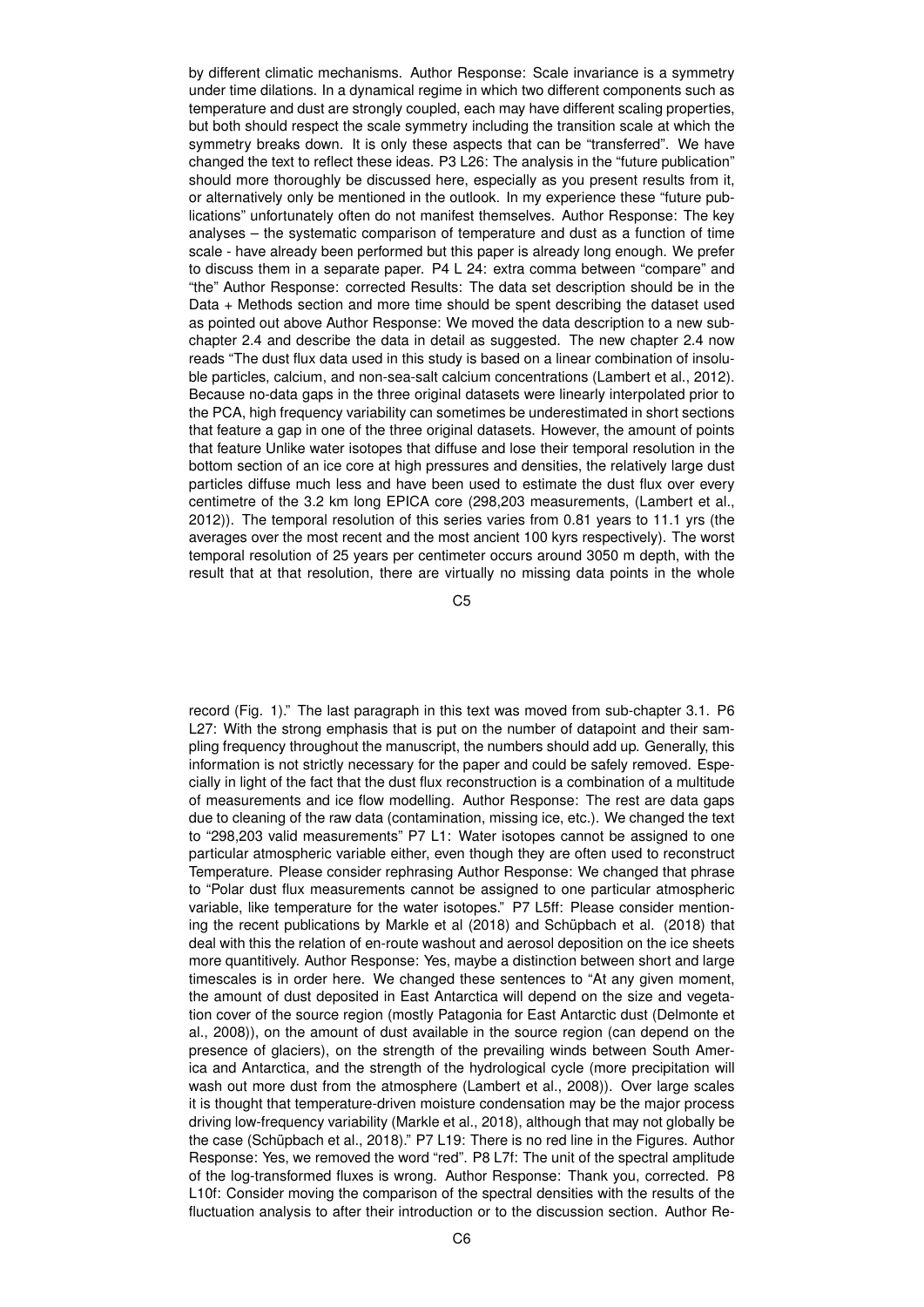sponse: Comparison moved to the discussion of Figure 5. P8 L13ff: This list of scaling exponents is completely irrelevant here and should be removed for clarity. Author Response: Sentence removed P8 L16f: It is unclear why this supports the use of dust as a proxy for atmospheric variability. Please clarify. Author Response: We argued that temperature and dust variability are of the same statistical type yet with significant differences. The former makes it likely that the dust signal is a real climate signal while the latter shows that it has different information. We eliminated the original sentence and replaced it with one similar to the above. P8 L 25-30: The results presented here are very hard to follow. Please consider reformulating. Author Response: We have modified the paragraph. P9 L1: Whether the Haar fluctuations of the dust flux have simple interpretations is not shown in the Figure but is rather a matter of taste and should be left to the reader to decide. Please reformulate or remove this statement. Author Response: Changed to "Haar fluctuations allow some direct interpretations. . ." P9 L6f: After spending a lot of time describing and interpreting the spectral analysis in the previous section the description here is rather short. As the fluctuation analysis is the main focus of this study the authors should spent more time describing their results and leading the uninitiated reader through them. Author Response: Yes, this is a good point, thanks. We replaced this first paragraph by three paragraphs giving a fuller explanation of the figure.

P9 L14: "positive definite" seems to be the wrong phase here, consider replacing with "always positive" or similar. Author Response: Corrected. P9 L18: Why is it important that the value is similar to those obtained from other ice cores. Please move all comparisons to other studies to the discussion clarify the interpretation and relevance. Author Response: We have removed that section in the revised manuscript. P9 L20: This statement is somewhat superfluous: If the dust fluxes are not log-normally distributed due to the occurrence of large spikes, their logarithm will not be normally distributed. Author Response: Yes. But due to the prevalence of log-transforming dust data in climate science, we would like to stress that statement. P9 L24: Please move the interpretation and the relevance for tipping point analysis to the discussion

 $C<sub>2</sub>$ 

and consider expanding on this point if you think it is an important application. Author Response: We have moved this sentence to the discussion. Discussion of this point would be a (actually several) paper in itself and is not central to this paper. But we feel that it is an important point to make for the tipping point community, many of which will read this paper. P9 L30f: Strictly, the statement that the scaling spectrum is the underlying behavior is an assumption and has not been shown in this study. Even though this a reasonable assumption, consider rephrasing. Author Response: Yes, we only show that the data are consistent with this hypothesis. No more can be done. We added a sentence to this effect. P10 L4f: Please clearly state that any of the stacking approaches assume that all the glacial cycles and their sub phases are realizations of the same underlying process. Author Response: We added ". . ., assuming that the major underlying processes were constant over the last 800,000 years" to that phrase. P10 L21ff: The start of this paragraph makes the reader expect spectra averaged over the different cycles. Please consider rephrasing and more extensively introducing the Figure. Author Response: We have modified this paragraph as suggested. P10 L29ff: The Figure indicates a slope of 0.35, not 0.25 as mentioned in the text. More importantly it is entirely unclear why the authors choose to set the slopes before and after the transition as constants and then only fit the transition time scale. The effect of the chosen values on the presented results needs to be clearly discussed and the uncertainty of the results are missing completely from the text. I strongly urge the authors to do a proper breakpoint and error analysis. Author Response: The value 0.25 was a typographic error, the value used was actually 0.35 as indicated in fig. 9 (not 10 as indicated in the text). The hypothesis here was that there were two regimes, each characterized by a different exponent each of which was estimated from the ensemble statistics. Given the hypothesis, the analysis only needed to estimate the scale at which the low frequency process exceeded the high frequency one. Therefore, we found the break point that minimized the RMS deviation from the bi-power law behaviour. We have added material explaining this better. P11 L5-9: As the other method is arguably only slightly more objective than the breakpoint inference by hand,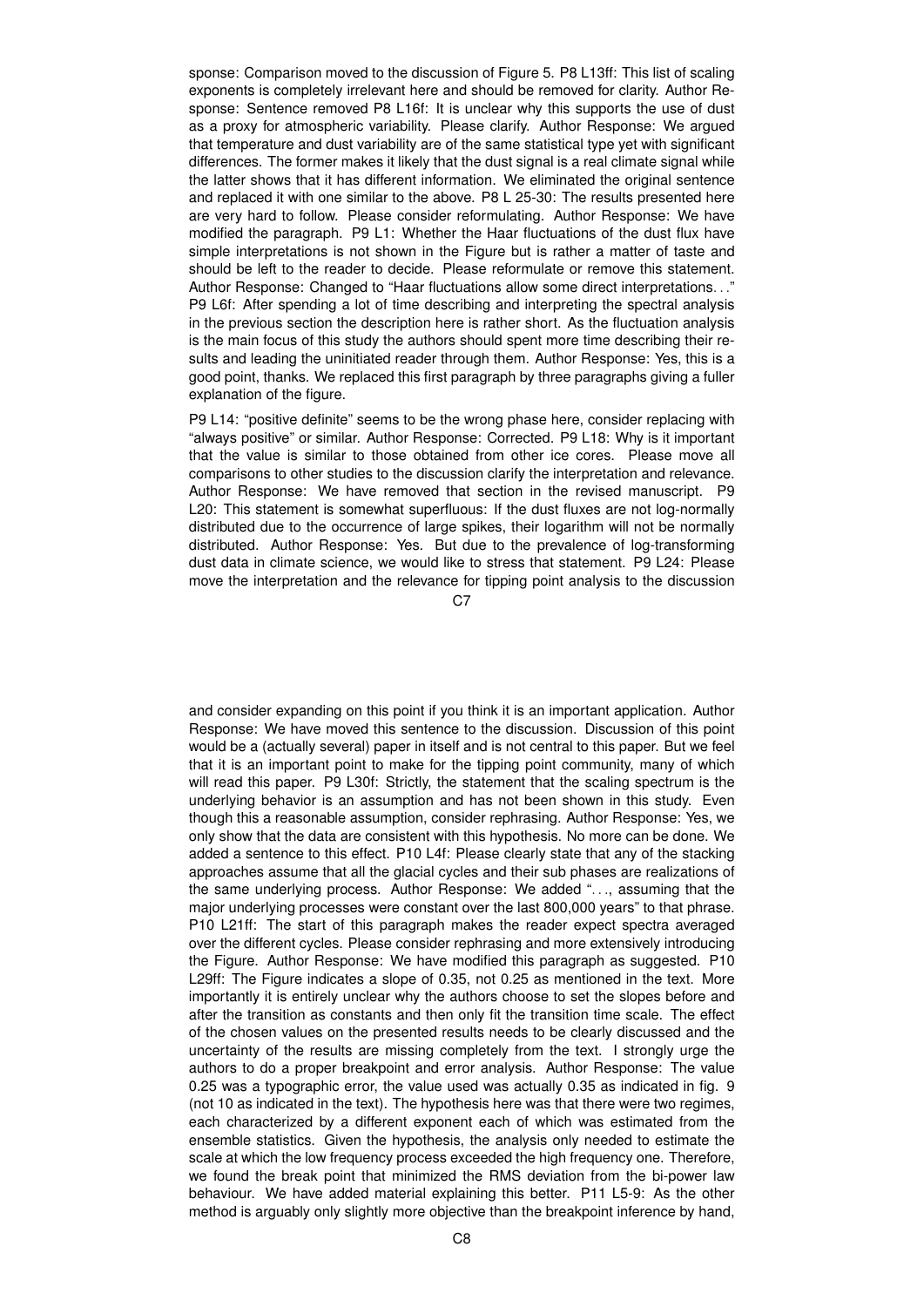please consider removing this entire section. Author Response: We are dealing with a system with strongly nonclassical statistical characteristics: scaling and strongly non-Gaussian fluctuations. We do not have a precise stochastic model of the dynamics, the aim of this study is to yield a first, initial empirical characterization that could in the future provide the basis of a more precise model that would allow us to justify the estimation of uncertainty limits. P11 L20f: I suggest that the authors remove a couple of lines from the figure for clarity instead of the uncertainties or find a different way of visualizing the results. Author Response: Perhaps the problem is that the dashed lines were mistaken for uncertainty limits of the solid lines? We have added a phrase in the text to clarify this. There was also a reference two lines earlier to fig. 10 that should have been fig. 9. This correction may also help understand fig. 11. P11 L23: Please state why this exact time range was chosen. Author Response: As indicated in the text, the idea here was to estimate exponents from fixed ranges rather than ranges that varied depending on somewhat uncertain estimates of  $iAtc$ . The range of time scales was chosen so that in most phases, most of the range of time scales was in the climate regime (H>0), hence the lower limit of  $iA\tilde{D}t$  > 500 year. The upper limit of  $iA\tilde{D}t$  < 3000 years was chosen because at longer scales, the statistics were less reliable: for phases 12500 years longer, there are only 4 disjoint intervals available and for larger iADt there are fewer. The range choice was a compromise that aimed at quantifying systematic phase to phase changes (the solid lines connecting the points) as well as the cycle to cycle dispersion of the exponents at each phase (the error bars). P12 L10: There is nothing black in Figure 12, please correct. Author Response: Corrected with additional information. P12 L18-21: Consider moving this sentence to the beginning of the paragraph to make it easier for the reader to follow the results. Author Response: Moved as suggested Discussion: P13 L7-9: You do not perform any significance analysis, so please reformulate this statement. Also please discuss why the lack of power around the obliquity cycle is surprising. Author Response: We replaced the precise word "significantly" by the vaguer term "barely" which is adequate for our purpose here. It is true that the absence of a 41kyr cycle is no longer surprising, we

C9

have modified the sentence accordingly. P13 L28-32: Is there any supporting evidence for the glacier variability? Author Response: We added the reference Sugden et al., 2009 and Garcia et al., 2018 on South American glacial glacier variability. P14 L1: If A reflects the amplitude of the variance a change indicates only a change in the variability, not in their overall abundance, please reformulate. Author Response: Since dust is positive definite, a higher variability amplitude will produce a higher average. We added more explanation to this sentence: "Since the Argentinean continental shelf was still submerged at that moment and the outwash plains not yet fully extended, the higher dust emissions may have been due to a transformation in vegetation cover about 30 kyr after glacial inception, possibly accompanied by changes in glacial and periglacial processes in the Andes." P14 L14-17: Please discuss this statement in the context of recent proxy and model studies that indicate fast Southern Hemisphere circulation changes during DO events. (Markle et al. 2016, Buizert et al. 2018, Pedro et al. 2018). Author Response: We have expanded this paragraph, which now reads "The recuperation of vegetation cover would be more gradual, though, resulting in a saw-tooth shape of the dust spike that we do not observe in the data. Similarly, it has been suggested that rapid climate change in the Northern Hemisphere (e.g. Dansgaard/Oeschger events) would have synchronously changed the Southern Hemisphere atmospheric circulation and wind belts (Buizert et al., 2018; Markle et al., 2017). This could again have quickly changed the source or transport conditions, but would again have resulted in a saw-tooth shaped peak, either by steady regrowth of vegetation in the dust source areas, or as climate conditions in the north Atlantic gradually return to stadial (Pedro et al., 2018)." P14 L24: Only ice cores have the intrinsic property that they become less resolved with increasing depth and thus age. Sediment cores are not affected by this. Please reformulate. Author Response: In this sentence we only address the low (compared to the dust record used here) resolution of existing paleotemperature timeseries, not the change in resolution. We changed "temperature reconstructions" to "Pleistocene temperature reconstructions" to clarify. P14 L30: The paper does not show that the data neither over-samples nor smoothes.